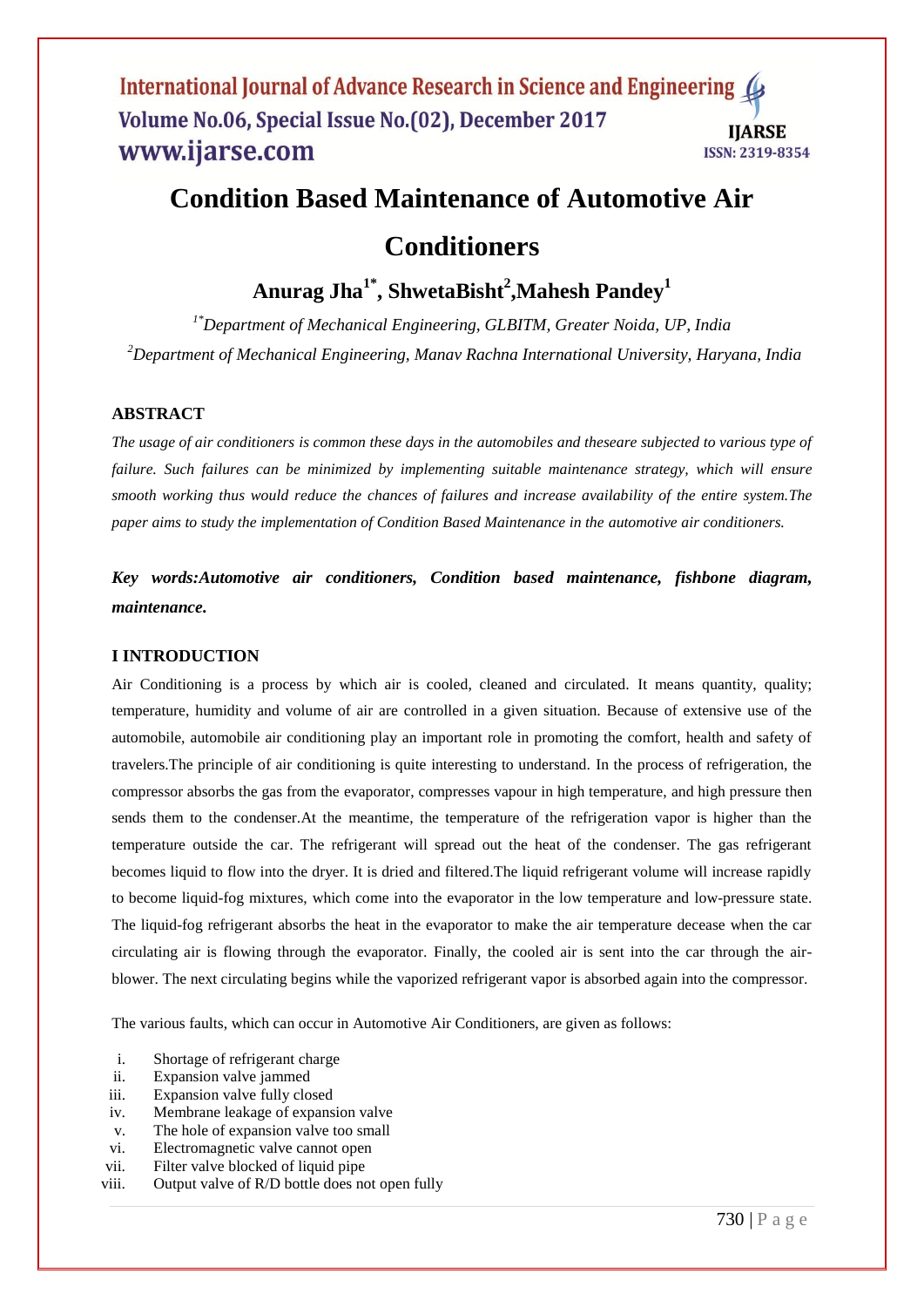| ix.                  | Liquid pipe blocked                                |
|----------------------|----------------------------------------------------|
| $X$ .                | Cooling of condenser not enough                    |
| xi.                  | Cooling of condenser too much                      |
| xii.                 | Air exists in the condenser                        |
| xiii.                | Refrigerant too much                               |
| xiv.                 | Expansion valve stick on the open position         |
| XV.                  | Expansion valve with wrong adjustment              |
| xvi.                 | Capacity of evaporator too large                   |
| xvii.                | Load distribution of evaporator not uniform        |
| xviii.               | The distribution of the refrigerant is not uniform |
| $\overline{x}$ ix.   | Refrigerant oil gather in the evaporator           |
| XX.                  | Air return valve of compressor blocked             |
| xxi.                 | Actuator overload                                  |
| xxii.                | Low pressure control valve too high                |
| xxiii.               | High pressure control valve too low                |
| $\overline{x}$ x iv. | Compressor valve cracked                           |
| XXV.                 | Leakage of low pressure valve                      |
| xxvi.                | Compressor bearing cannot rotate                   |
| xxvii.               | Compressor movable element cannot action           |
| xxviii.              | Compressor oil pump damage                         |
| xxix.                | Compressor oil pipe blocked                        |
| XXX.                 | Compressor capacity controller damage              |
| xxxi.                | Compressor over reduce load                        |
| xxxii.               | Compressor piston or link damage                   |
| xxxiii.              | Fuse burn down                                     |
| $xxxiv$ .            | Short circuit of control board                     |
| XXXV.                | Switch control element burn out or dusty           |
| xxxvi.               | Wire terminal loose                                |
| xxxvii.              | Magnetic clutch not engaging the compressor        |
| xxxviii.             | Temperature control switch failure                 |

xxxix. Instrument damage

The faults occurring in the automotive air conditioners are here shown by using Fishbone diagram or Ishikawa diagrams. Ishikawa diagrams also called fishbone diagrams, herringbone diagrams, cause-and-effectdiagrams, or Ishikawa were created by Kaoru Ishikawa. This diagram shows the causes of a specific event.

Condition based maintenance (CBM) is a maintenance strategy that monitors the actual condition of the asset to decide what maintenanceneeds to be done.Condition based maintenance (CBM) is a management philosophy that takes repair or replacement decisions on the current or future condition of assets.The main objective of CBM is to ensure that assets fulfill their mission in the most cost effectively manner.

There are also various levels of condition monitoring:

- (a) Detection- To detect the problem and criticality of the situation.
- (b) Diagnosis-To determine the problem and condition monitoring techniques need to be used.
- (c) Prognosis- To determine the severity of the problem.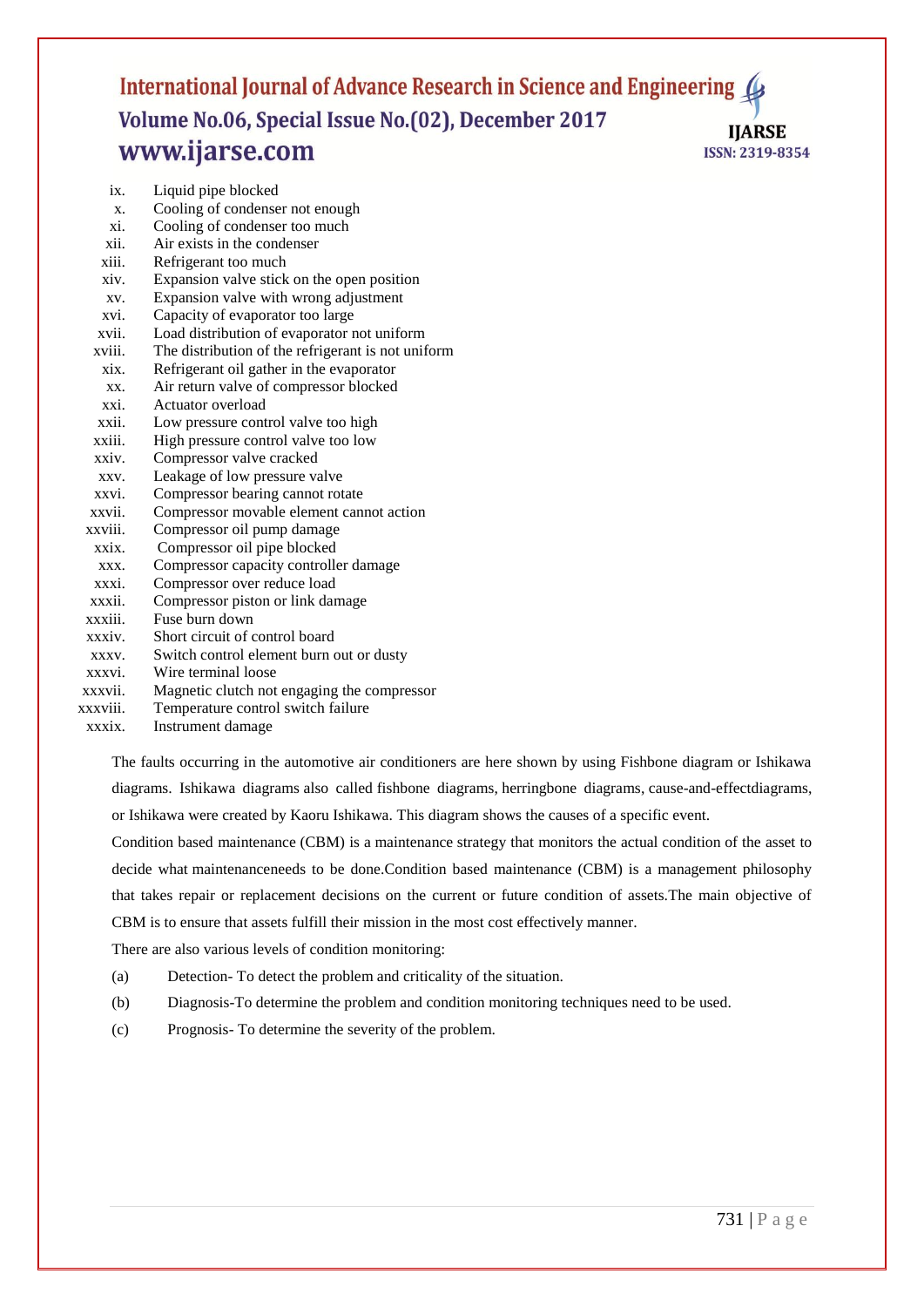

**Fig1: Fish bone diagram expressing the fault in automotive air conditioner**

Condition Based Maintenance uses all available diagnostic, process and performance data, maintenance histories, operator logs and design to make timely decisions about maintenance requirements for the system.Condition based maintenance can be deployed as a means of determining the needs of machine maintenance, and is normally used in combination with scheduled maintenance to extend the maintenance cycle and reduce the maintenance time of routine overhauls. Condition monitoring system has the potential to achieve cost savings associated with reduced operational failures and reduced routine maintenance

**Davide Di Battista et al. [1]** presented a mathematical model of the A/C system, starting from its single components: compressors, condenser, expansion valve and evaporator. The model considered off-design behavior of components, being this system often at partial load operating conditions. **QuanshengZhang [2]** used an H1 filter based FDI method which was applied to an automotive A/C system using model-based approaches. An MBM A/C model was built using first principles, for the first time, which served as a controloriented model for distinguishing faults.**B.B. Popovic et al. [3]**analyzed the causes and modes of failure of air conditioner and Automotive DC Electro-ventilator as parts of Automotive air conditioning machine using the method of Fault Tree Analysis (FTA). The causes and modes of failure of air conditioners and automotive DC electro-ventilator, as part of automotive air conditioning system were analyzed and detected. **Mahdi Mohammad Tehrani et al. [4]** used the traditional method of linear regression and artificial neural network for prediction. The empirical data was retrieved and a new method for predictive maintenance illustrated using HVAC system was developed. **Miaozhong Sun et al. [6]** designed and implemented a testing system for Automotive Air conditioning. Twelve channel signals of air conditioning performance parameters were acquired

732 | P a g e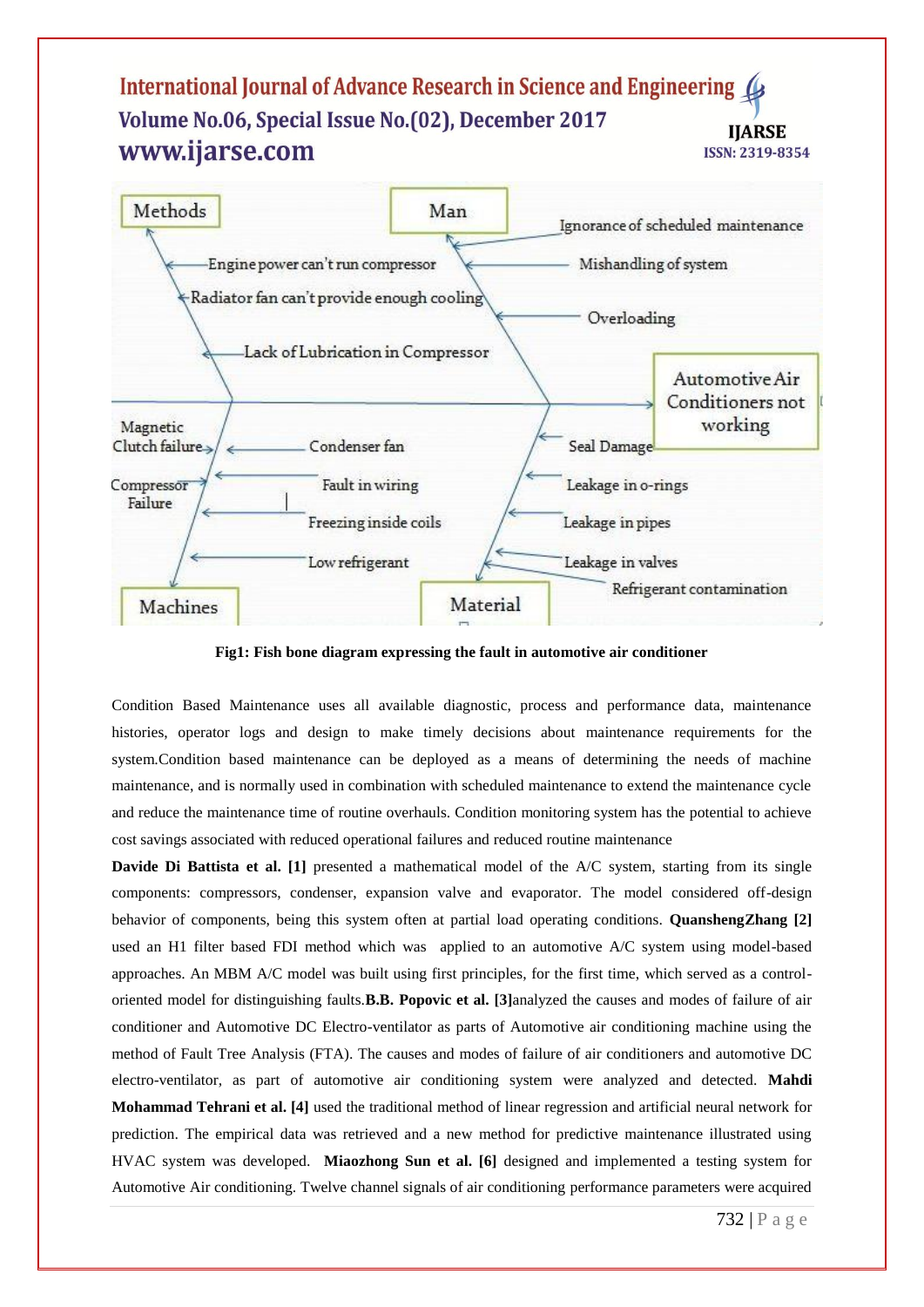and analyzed simultaneously. The positions where sensors are used in the automotive air conditioning were designed.**Pedro MagalhaesSobrinho et al.[7]** performed an experimental analysis on an air conditioning system, and evaluated the influence of relative air humidity on system performance. **Muhammad Aftab et al. [8]** discussed a fundamental problem of optimizing the trade-off between the battery lifetime and the effectiveness of HVAC remote control in the presence of uncertain (even adversarial) fluctuations in room temperature.**Jungwoo Lee et al.[9]** determined the effect of each component of the air-conditioning system on the fuel consumption of a conventional gasoline engine vehicle operating at various engine speeds. It was determined that air-conditioning operation increased the fuel consumption by 90% maximum compared with the operation without air-conditioning during the idling condition.**Ingolf Kruger et al. [10]** proposed an improved development process for car diagnostics that better supports the architecture of modern cars and discussed modeling techniques that abstract components implementations.

**I. Koronaki [11]** evaluated the possibilities of reducing the refrigerant leakages. The objective of this research work was to describe the European state of the art on refrigerant leakage in refrigerating system. The leakage reduction is accomplished by prevention by providing proper training to the relevant professionals according to established standardized procedures.**Byron A. Ellis [12]** analyzed condition based maintenance by reviewing various research work done in this area. **Poggi F et al. [13]** described and evaluated the possibilities of charge reduction in refrigerating systems and heat pump.**Navarro-Esbri J. et al. [14]** applied the fault detection technique for on-line refrigerant leakage detection. The authors discussed how the vapour compression system variables are affected by the fault. The suction pressure was selected as output variable for the methodology.

**S.A. Tassou et al. [15]** described the development of a fault diagnosis and refrigerant leak detection system based on artificial intelligence and real-time performance monitoring. This system was developed to distinguish between faulty and fault free operation, steady-state and transient operation, leakage and over charge conditions. **Laura Swanson et al. [16]** discussed and provided information regarding the characteristics and use of Computerized based Maintenance Management System.

#### **II CONCLUSION**

A brief of automotive air conditioner, it's functioning, various faults occurring in it, and the possible maintenance strategy adopted have been discussed in the paper. The review work is to identify different failures in the system and the methodology of Condition Based Maintenance. The conclusion can be summarized as follows:

- (1) The failures occurring in the given system can be pre-diagnosed with the help of various online monitoring techniques.
- (2) Based on various states of the system determined, the condition of the system can be analyzed and accordingly maintenance plan can be prepared.
- (3) This will result in reducing the failure rates and saving of maintenance cost.

So that appreciable improvements in the performance together with possible reduction in the emissions related to leakageso as to make the process eco- friendly.